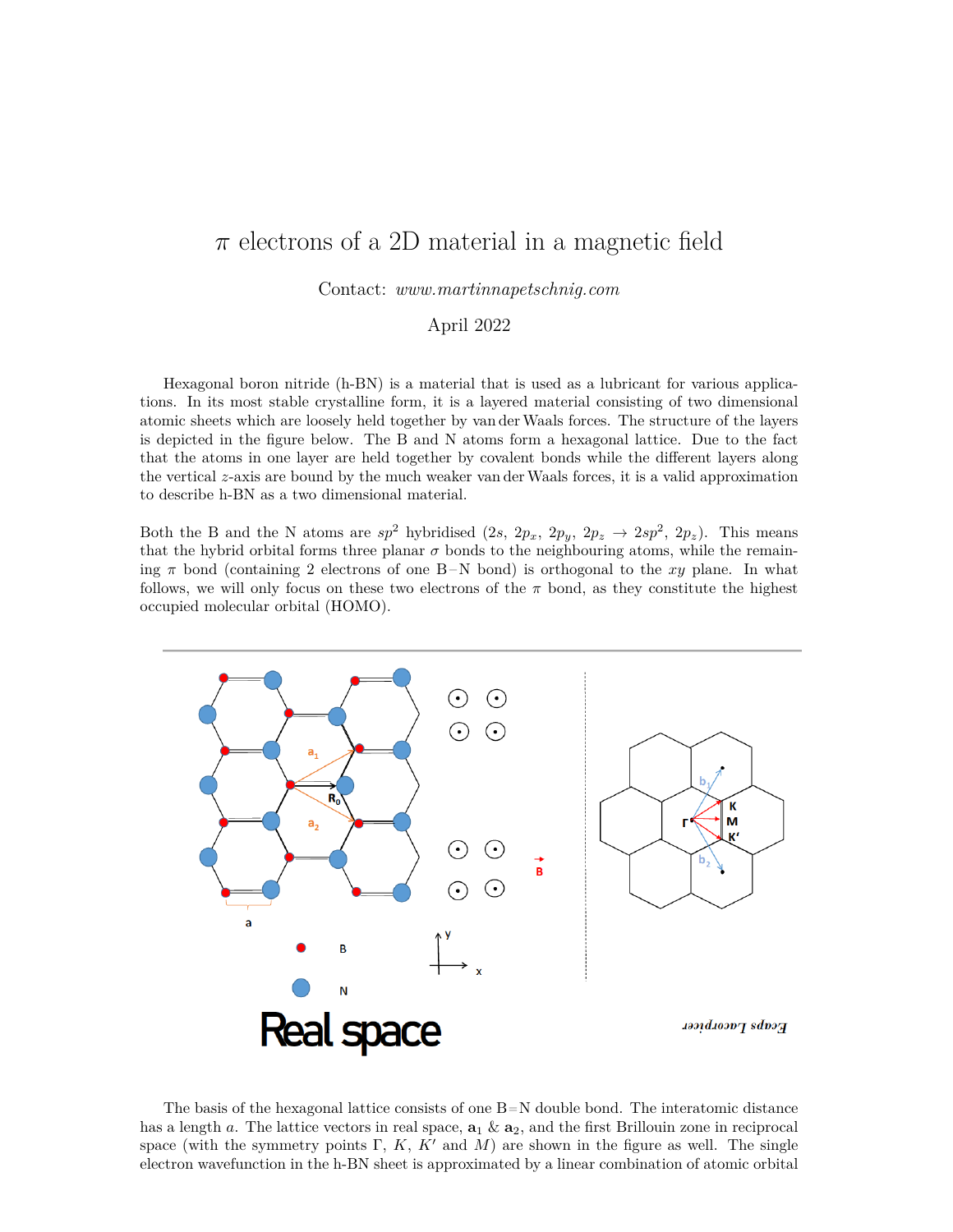(LCAO) wavefunctions of the atoms in the basis. Furthermore, only the  $2p<sub>z</sub>$  orbitals will be considered, such that the only the two functions  $\phi_B(\mathbf{r}) \equiv \phi_{p_z}^{(B)}(\mathbf{r})$  and  $\phi_N(\mathbf{r}) \equiv \phi_{p_z}^{(N)}(\mathbf{r})$  form the set of basis functions of the single electron wavefunction  $\Psi_k(\mathbf{r})$ . Following this approach, the following ansatz for the wavefunction is used:

$$
\Psi_{\mathbf{k}}(\mathbf{r}) = \frac{1}{\sqrt{N}} \sum_{\mathbf{R}} e^{i\mathbf{k} \cdot \mathbf{R}} \left( c_B \phi_B(\mathbf{r} - \mathbf{R}) + c_N \phi_N(\mathbf{r} - \mathbf{R} - \mathbf{R}_0) \right). \tag{1}
$$

In the equation above, *N* is the total number of possible lattice vectors, **k** is the wave number that labels the function  $\Psi_{\mathbf{k}}(\mathbf{r}), \mathbf{R}$  labels all possible lattice vectors in real space,  $\mathbf{R}_0$  is the vector between the B and N atoms in the basis and  $c_B \& c_N$  are complex coefficients. This wavefunction satisfies the stationary *Schrödinger equation*:

$$
\hat{H}\Psi_{\mathbf{k}}(\mathbf{r}) = \varepsilon_{\mathbf{k}}\Psi_{\mathbf{k}}(\mathbf{r})\tag{2}
$$

where  $\varepsilon_{\bf k}$  is the energy of the electron and  $\hat{H}$  is the Hamiltonian of the system. The specific form of  $\phi_B(\mathbf{r}) \& \phi_N(\mathbf{r})$  is not needed, as we parametrise the theory as follows:

$$
\int d^3r \, \phi_B^*(\mathbf{r}) H \phi_B(\mathbf{r} - \mathbf{R}) = \epsilon_B \, \delta(\mathbf{R}),\tag{3}
$$

$$
\int d^3r \, \phi_N^*(\mathbf{r}) H \phi_N(\mathbf{r} - \mathbf{R}) = \epsilon_N \, \delta(\mathbf{R}), \tag{4}
$$

$$
\int d^3r \, \phi_B^*(\mathbf{r}) H \phi_N(\mathbf{r} - \mathbf{R} - \mathbf{R}_0) = t \, \theta(a - |\mathbf{R} - \mathbf{R}_0|). \tag{5}
$$

The on-site energies for B and N orbitals are given by  $\epsilon_B \& \epsilon_N$ , respectively and t is the transition matrix element between neighbouring atoms. The  $\delta$  and Heaviside  $\theta$  functions express the fact only matrix elements on the same atomic site or between neighbouring atoms are non-vanishing. Overlap integrals with a larger spatial separation are zero, because the atomic orbital functions are sharply localised at the position of the atoms. In addition to that, the following identities hold:

$$
\int d^3r \, \phi_B^*(\mathbf{r}) \phi_B(\mathbf{r} - \mathbf{R}) = \delta(\mathbf{R}) = \int d^3r \, \phi_N^*(\mathbf{r}) \phi_N(\mathbf{r} - \mathbf{R}),\tag{6}
$$

$$
\int d^3r \, \phi_N^*(\mathbf{r}) \phi_B(\mathbf{r} - \mathbf{R}) = 0. \tag{7}
$$

This is the **Tight Binding** (TB) method.

## **1 Band Structure**

- (a) From the figure shown above, determine the lattice vectors  $\mathbf{a}_1$ ,  $\mathbf{a}_2$ , the reciprocal lattice vectors  $\mathbf{b}_1 \& \mathbf{b}_2$  and the vectors to the symmetry points  $\Gamma, K, K' \& M$ , in reciprocal space<sup>1</sup>.
- (b) Exploiting the crystal symmetry, show that the ansatz (1) satisfies Bloch's theorem, i.e. that

$$
\Psi_{\mathbf{k}}(\mathbf{r} + \mathbf{R}) = e^{i\mathbf{k} \cdot \mathbf{R}} \Psi_{\mathbf{k}}(\mathbf{r}) \tag{8}
$$

holds.

(c) Derive a matrix relation for the coefficients  $c_B \& c_N$  of the form:

$$
\begin{pmatrix} H_{BB}(\mathbf{k}) & H_{BN}(\mathbf{k}) \\ H_{BN}^*(\mathbf{k}) & H_{NN}(\mathbf{k}) \end{pmatrix} \begin{pmatrix} c_B \\ c_N \end{pmatrix} = \varepsilon_{\mathbf{k}} \begin{pmatrix} c_B \\ c_N \end{pmatrix}
$$
\n(9)

<sup>&</sup>lt;sup>1</sup>*Hint*: The reciprocal lattice vectors satisfy  $a_i b_j = \delta_{ij}, i, j = 1, 2$